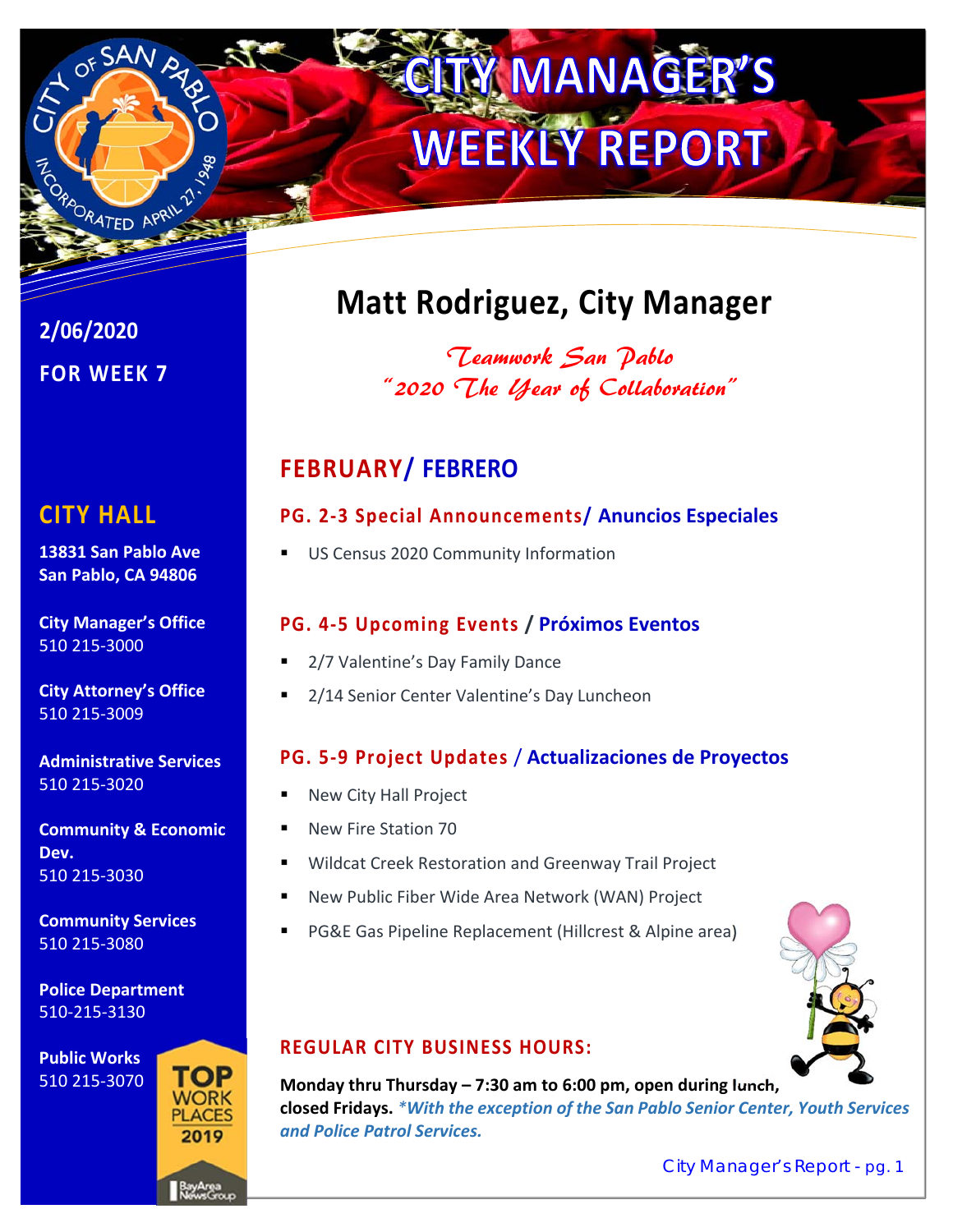#### **FOLLOW US ON SOCIAL MEDIA**

**Síguenos en las redes sociales** 

# facebook

https://www.facebo ok.com/sanpabloca/



https://twitter.com/ CityofSanPablo



https://www.instagr am.com/cityofsanpa blo\_ca/?hl=en



https://nextdoor.co m/neighborhood/san pablo--san-pablo-ca/

> **E‐Newsletter**  send your email address to: Feedback@ sanpabloca.gov

# **SPECIAL ANNOUNCEMENTS**



#### **THE 2020 CENSUS! WE ALL COUNT!**

**IT IS IMPORTANT** The Census determines the number of Representatives each state has in Congress and is used to draw district boundaries. Census data is used to distribute billions of dollars in Federal and State funding. Being counted brings those resources back to your community.

**IT IS EASY** The Census form includes ten questions about each person's age, gender, race, and relationship to householder. It should take about 10 minutes to fill out, more if there are more people living in the home.

**IT IS SAFE** All data collected by the U.S. Census Bureau is confidential and may not be turned over to any other government agency including immigration enforcement or even the President.

**Text COUNT to 925‐402‐4057\* for updates and information about Census 2020.** For more information, please visit the Contra Costa Website: www.contracosta.ca.gov/census2020

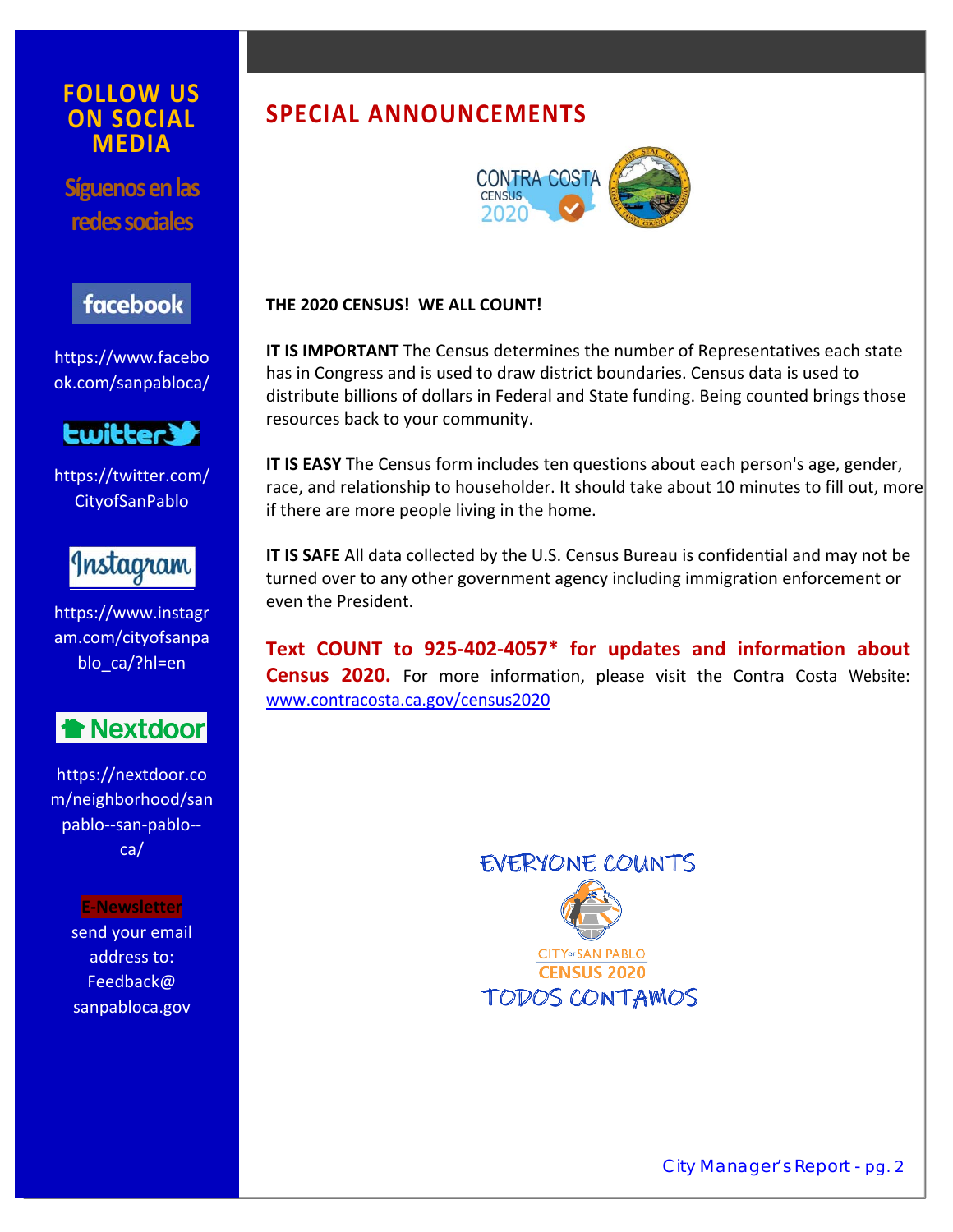### **PUBLIC MEETINGS**

**Reuniones Publicas** 

**13831 San Pablo Ave**  unless otherwise indicated

**a menos que se indique lo contrario** 

**2/6 Youth Commission Meeting, 5PM** 

**2/11 Public Safety Standing Committee Special Meeting, 4PM** 

**2/19 Regular City Council Meeting, 6PM** 

**2/20 Youth Commission Meeting, 5PM** 

# **RESOURCES**

**Non‐Emergency Dispatch Number** 

**(510) 724‐1111** 

**San Pablo Police Department Lobby Phone** 



# **ANUNCIOS ESPECIALES**



#### **¡CENSO 2020! ¡TODOS CONTAMOS!**

**ES IMPORTANTE** El censo determina el número de representantes de cada estado tiene en el Congreso y se utiliza para dibujar los límites del distrito. Los datos del censo se utiliza para distribuir mil millones de dólares en fondos federales y estatales. Al ser contados aporta esos recursos de apoyo a su comunidad .

**ES FÁCIL** El formulario del censo incluye preguntas diez s acerca de cada persona la edad, el género, la raza, y la relación con cabeza de familia. Debe tener alrededor de 10 minutos para completar, más si hay más personas que viven en el hogar.

**ES SEGURO** Todos los datos recogidos por la oficina de censo de Estados Unidos es confidencial y no puede ser entregado a ninguna otra agencia gubernamental que incluye la ley de inmigración o incluso el Presidente.

**Manda un texto con la plabra COUNT a 925‐402‐4057 \* para para obtener información acerca del Censo 2020.**  Para obtener más información, visite la pajina web de Contra Costa: www.contracosta.ca.gov/census2020





**CENSUS 2020 TODOS CONTAMOS**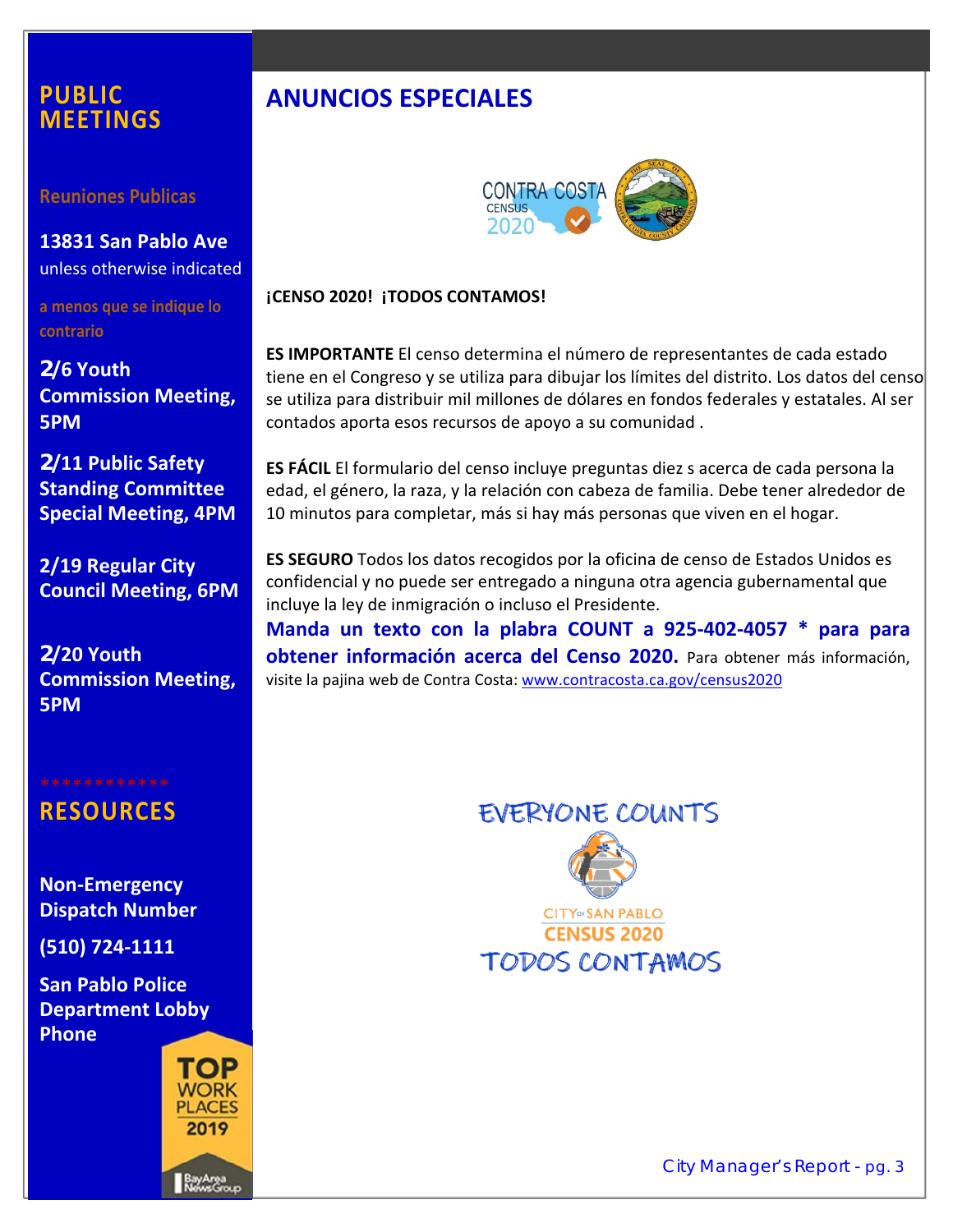# **RESOURCES**

**Sign up for our e‐ newsletter!** 

**Simply send your email address to:**

**¡Suscríbase a nuestro boletín electrónico!** 

**Simplemente envia su correo electrónico a:** 

feedback@ sanpabloca.gov

**Job Opportunities / Oportunidades de Trabajo** 

#### 510 215-3000

https://www.governmentjobs.c om/careers/sanpabloca



# **UPCOMING EVENTS / Próximos Eventos**

#### **2/7 ‐ 6:00pm‐8:00pm – San Pablo Community Center (2450 Road 20)**

#### **Valentine's Day Family Dance**

Cost: \$2 per person



Join us for a fun filled family event with dancing, games and crafts. Youth must be accompanied by an adult. Register online at www.SanPabloRec.com.

#### **Baile Familiar de San Valentín**

Costo: \$2 por persona



¡Únase a nosotros para una noche familiar llena de diversión con artesanías, juegos y baile! Los jóvenes deben estar acompañados por un adulto. Regístrese en línea en www.SanPabloRec.com.

#### **2/14 ‐ 1:00pm‐3:00pm – San Pablo Senior Center (1943 Church Lane)**

#### **Valentine's Day Luncheon**

Cost: \$1 Members / \$3 Non‐Members

Join us for a special Valentine's day luncheon with live music and dancing. There will be lots of Valentine's decorations. Come alone, with a partner or friends. The more the merrier as we celebrate Valentine's Day.

#### **Baile Familiar de San Valentín**

Costo: \$1 Miembros / \$3 No Miembros



Únase a nosotros para un almuerzo especial de San Valentín con música en vivo y baile. Habrá muchas decoraciones de San Valentín. Ven solo, con una pareja o amigos. Cuantos más, mejor celebramos el Día de San Valentín.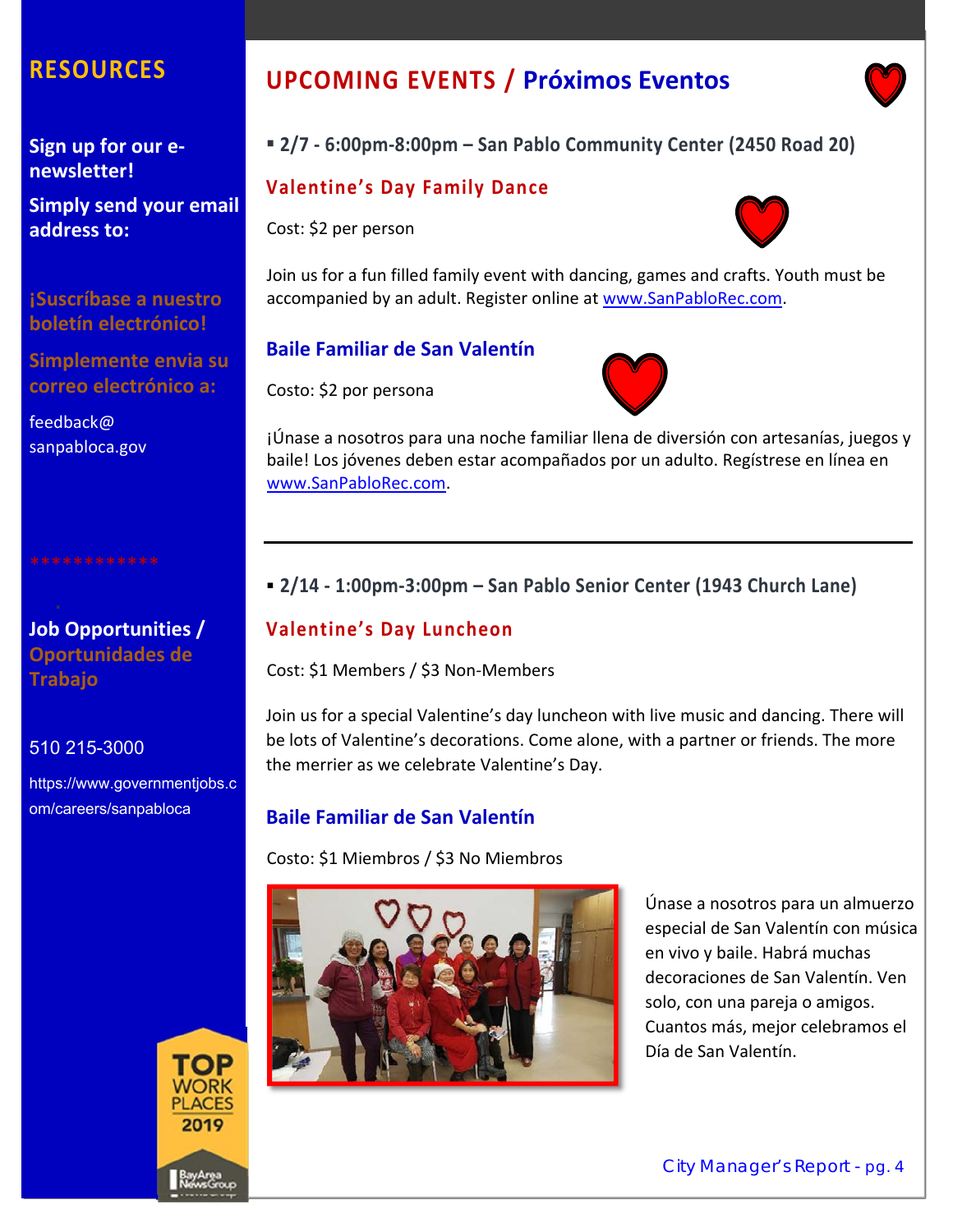## **NEW CITY HALL PROJECT**



The City is currently constructing a new 42,000 square foot two‐story City Hall at the corner of Gateway Avenue and Chattleton Lane. The new building will be LEED Silver and will provide for a more efficient work space and room for the City's growing workforce. Construction on the New San Pablo City Hall is progressing with external and interior painting underway for completion by mid‐November 2019 subject to rain delays. Overall, construction is scheduled for completion in early 2020.

#### **CONSTRUCTION THIS WEEK**

Exterior painting is ongoing. Carpet installation is complete. The lobby mural installation is complete. Door frames and doors are being installed.

# **Proyecto de el Nuevo Ayuntamiento de La Ciudad**

Actualmente, la Ciudad está construyendo un nuevo Ayuntamiento de dos pisos y 42,000 pies cuadrados en la esquina de Gateway Avenue y Chattleton Lane. El nuevo edificio será LEED Silver y proporcionará un espacio de trabajo más eficiente y espacio para la creciente fuerza laboral de la Ciudad. La construcción en el nuevo ayuntamiento de San Pablo sigue progresando con la pintura del exterior e interior que se



completara para los mediados de noviembre 2019 conforme a las demoras de la lluvia. En general, la construccion esta programada para completarse a principios de 2020.

#### **Construcción esta semana**

La pintura exterior se sigue aplicando. Se completó la instalación de la alfombra. También se completó la instalación del mural en el área de recepción. El armazón de las puertas y las puertas están siendo instaladas.

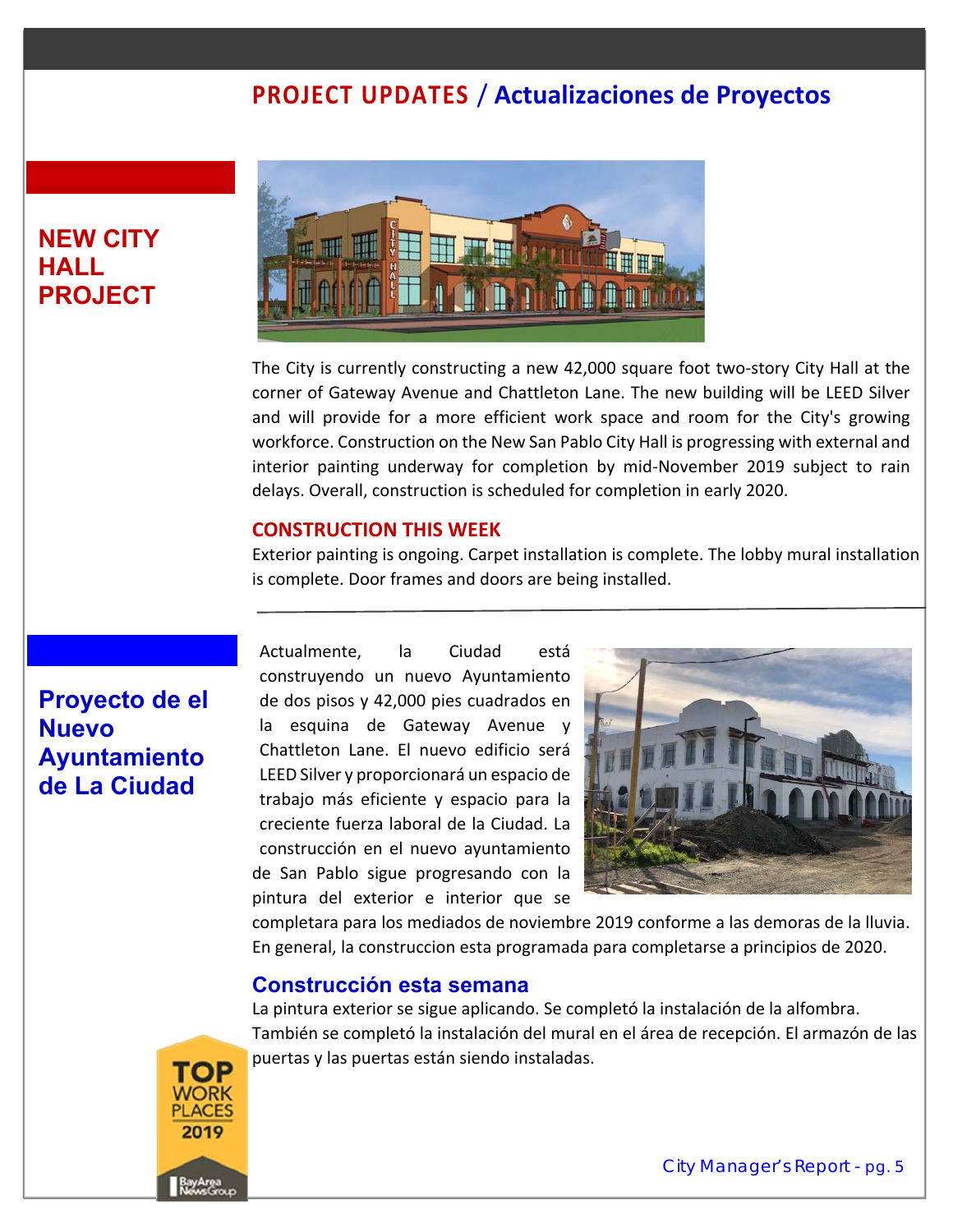**(continued)**

# **NEW FIRE STATION 70**



The City and the Contra Costa County Fire Protection District are currently constructing a new, state‐of‐the‐art Fire Station 70 at the corner of Market and 23rd Streets which will replace the current fire station located on San Pablo Avenue. The new location will be more central to the City and will provide for better response times. Construction is ongoing and schedueld for completion in December 2020.

#### **CONSTRUCTION THIS WEEK**

Work on the storm drain along 23rd Street is underway. A new storm drain manhole is being constructed. Framing inside the main building and second floor are underway, and over the next several weeks. Elevator steel is being fabricated offsite. Utility pole relocation and joint trench are upcoming tasks along Market Street.

# **Nueva Estación de Bomberos 70**

La Ciudad y el Distrito de Protección de Incendios del Condado de Contra Costa están construyendo una nueva Estación de Bomberos 70 con instalaciones‐avanzadas en la esquina de las calles Market y 23 que reemplazará a la actual estación de bomberos ubicada en la Avenida San Pablo. La nueva ubicación será más céntrica para la ciudad y proporcionará un mejor tiempo de respuesta . La construcción sigue continuamente. La construccion sigue y esta programada para completarse en diciembre de 2020.

#### **Construcción esta semana**

El trabajo en el desagüe de aguas pluviales a lo largo de la calle 23 continúa. Se está construyendo una nueva alcantarilla de drenaje pluvial. El encuadre dentro del edificio principal y segundo piso siguen progresando, y ocurrirá en las próximas semanas. El acero del elevador se fabricará fuera del sitio. La reubicación de postes de servicios públicos y la trinchera conjunta son trabajos a lo largo de Market Street que se realizaran en el futuro.

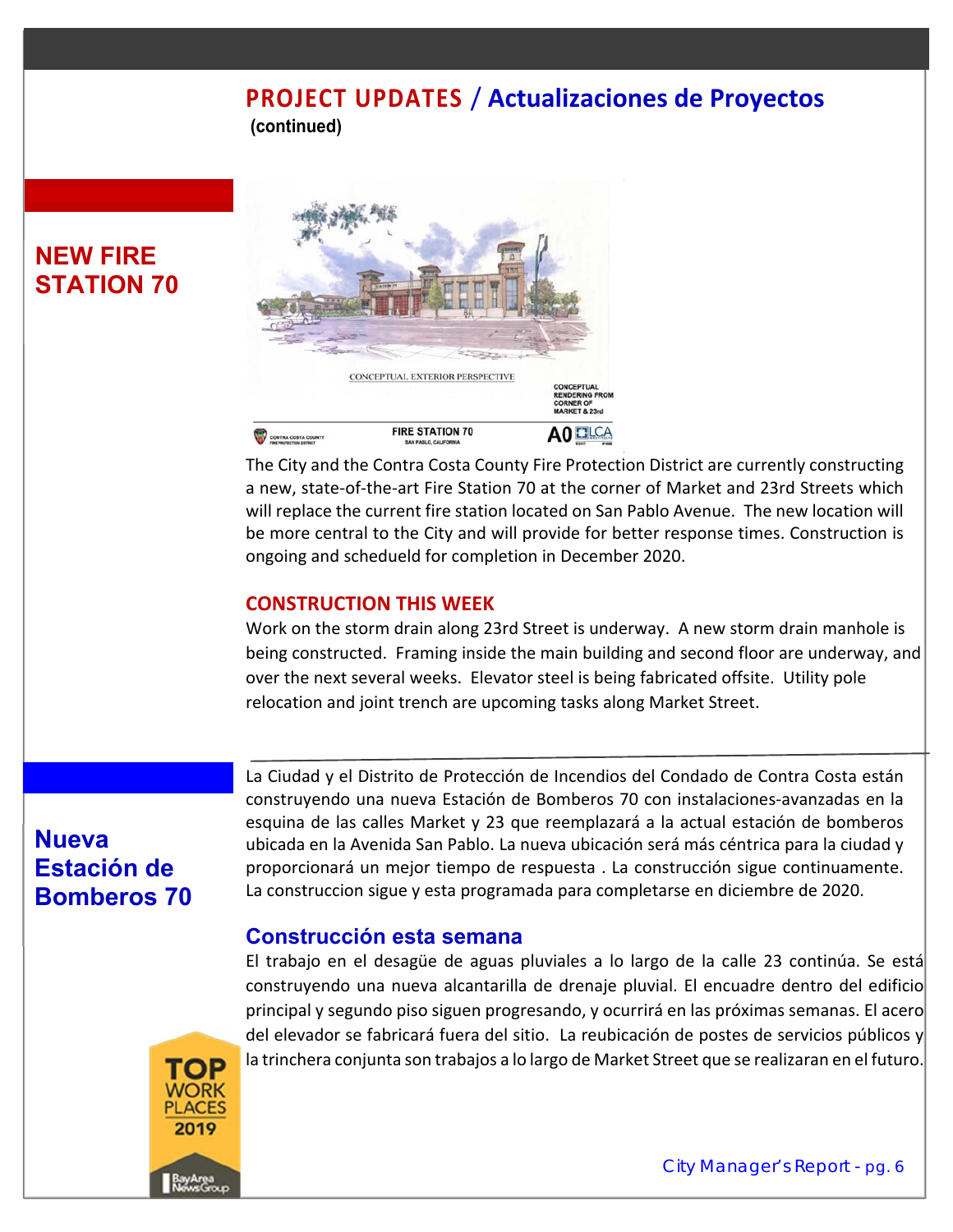**(continued)**

Construction bids for the Wildcat Creek Restoration and Greenway Trail Project are scheduled to be opened on December 19th. Tree removal will take place in early 2020, while the rest of the construction work will start after the rainy season ends.

#### **CONSTRUCTION THIS WEEK**

Removal of the trees along the creek bank has been completed. The City's contractor's operation now involves chipping the tree branches and stockpiling the material. Major construction activities will start in the late spring 2020, after the rainy season.



# **Restauración del Arroyo Wildcat & Instalacion de un Sendero**

**WILDCAT CREEK** 

**TRAIL** 

**PROJECT** 

**RESTORATION & GREENWAY** 



Las propuestas de construcción para la restauración del Arroyo Wildcat e Instalacion de un Sendero se abrirán el 19 de diciembre. La extracción de ciertos árboles tomara lugar a principios de 2020, mientras que el resto de la construcción del proyecto comenzarán después de que pase la temporada de lluvias.

#### **Construcción esta semana**

La remoción de los arboles a la orilla del norte del arroyo Wildcat se ha completado. El contratista de la Ciudad ahora debe de cortar las ramas de los árboles y almacenar el material. Las actividades principales de construcción comenzaran a fines de la primavera 2020, después de la temporada de lluvias.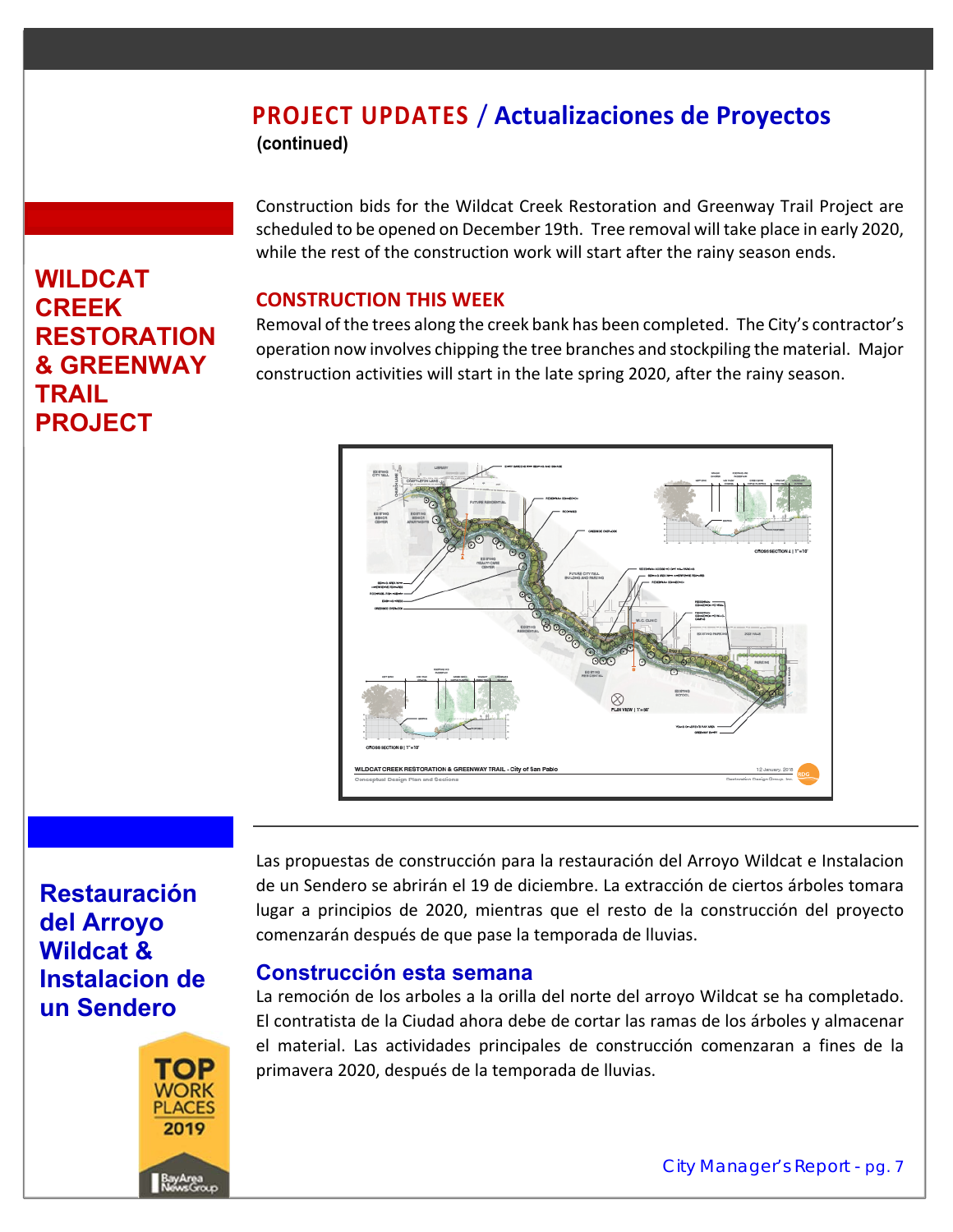**(continued)**

Construction of the City's first‐ever public fiber wide area network (WAN) communications system is underway, and will connect the various City facilities together in one uniform fiber network to address critical infrastructure needs of the current system, including improved reliability, speed, resiliency, and security.

The City has recognized that this public fiber project could be leveraged to further the City Council's goal of providing high-speed fiber optic or wireless connectivity to businesses and residents across the City. Initially, the current San Pablo Fiber Wide Area Network (WAN) Project aims to connect several City facilities via a fiber optic line.

#### **CONSTRUCTION THIS WEEK**

The City's contractor completed their "potholing" operations. Next week, the contractor plans to begin the directional boring operation. Directional boring will "tunnel" underneath the public street in order to install the conduit which will hold the fiber cables. Affected streets will be San Pablo Avenue from Church Lane to 23rd Street. Traffic control and lane closure will be in effect during construction activities.

# **Proyecto (WAN) De Red Pública De Fibra Amplia**

**NEW PUBLIC FIBER WIDE** 

**NETWORK** 

**PROJECT** 

**AREA** 

**(WAN)** 

La construccion del primer sistema público de comunicaciones de red de fibra amplia (WAN) de la Ciudad esta en marcha, y conectara las diversas instalaciones municipales de la ciudad en una sola red de fibra para atender las necesidades críticas de infraestructura del sistema actual, incluyendo la mejora de la confiabilidad, la velocidad, la resiliencia y la seguridad.

La ciudad ha reconocido que este proyecto de fibra pública podría ser aprovechado para promover conectividad de fibra óptica o inalámbrica de alta velocidad a las empresas y residentes en toda la ciudad. Inicialmente, el actual proyecto de red pública de fibra amplia en San Pablo (Fiber Wide Area Network (WAN)) tiene como objetivo conectar varias instalaciones municipales a través de una línea de fibra óptica.

#### **Construcción esta semana**



El contratista de la ciudad completó sus operaciones de "espeleología". La próxima semana, el contratista planea comenzar a excavar 'túneles' direccionales para instalar servicios públicos subterráneos. Estos 'túneles' se excavarán debajo de la calle para instalar el conducto que sostendrá los cables de fibra. Las calles afectadas serán la avenida



San Pablo desde Church Lane hasta la calle 23. El control del tráfico y el cierre de carriles estarán en efecto durante las actividades de construcción.